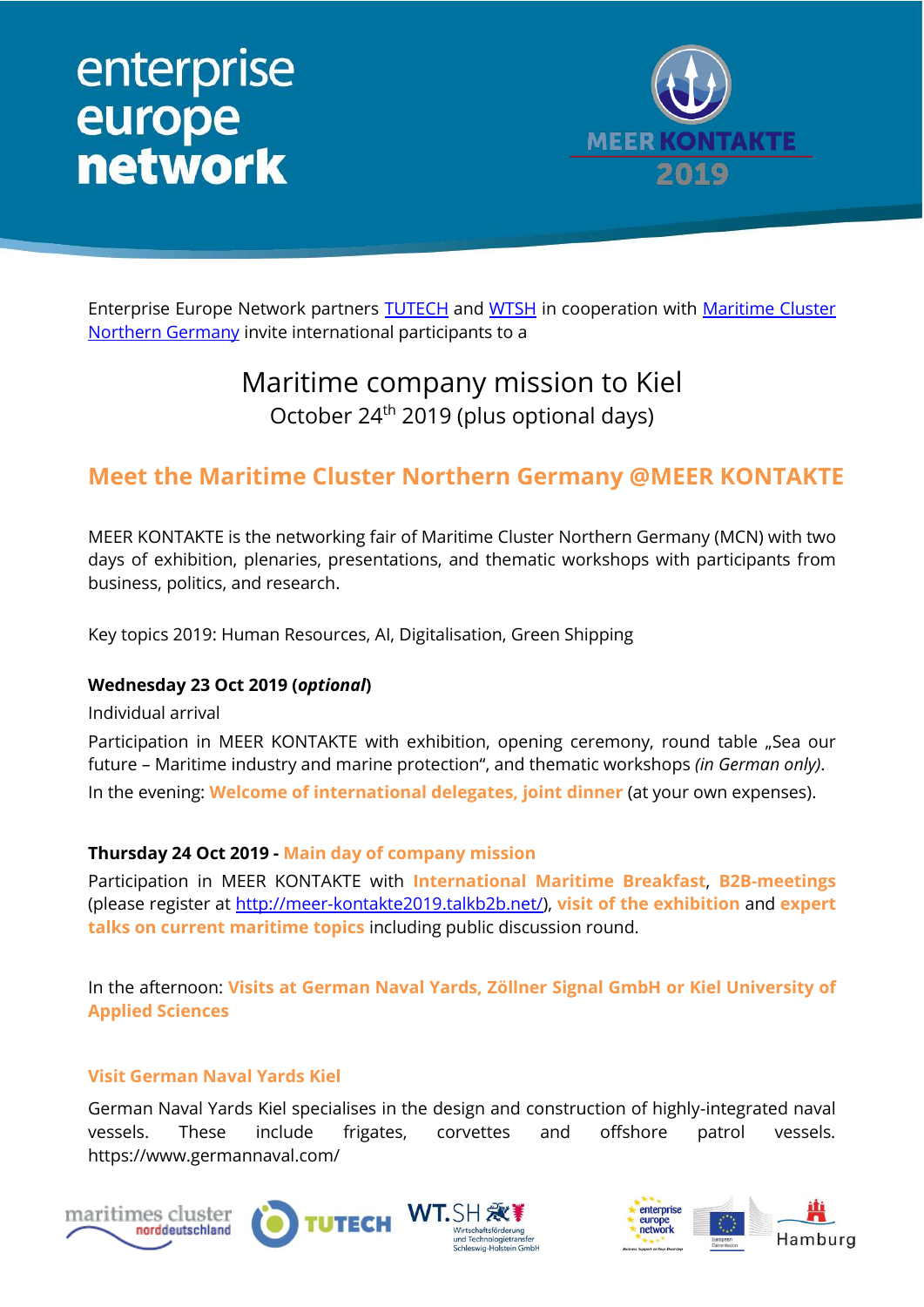# enterprise<br>
europe<br>
network



#### **Visit Zöllner Signal GmbH**

The family business is a traditional manufacturer of acoustic signalling systems in the ship industry and it was able to become the world-wide market leader. The product portfolio ranges from high quality signal horns for ships of all length to luxurious models for mega yachts. https://www.zoellner.de/

#### **Visit the Kiel University of Applied Sciences**

The Kiel University of Applied Sciences is long since busy with researching mechatronics and power electronics as well as marine and offshore technology. The Yacht Research Unit (YRU) with a twist-flow wind channel, and a ship model basin provide test laboratories to optimise sailing yachts, do hydrodynamic simulations, develop and test offshore systems, and conduct marine R&D projects. https://www.fh-kiel.de/

In the evening: **joint networking dinner of international delegates** (at your own expenses).

#### **Friday 25 Oct 2019 (***optional***)**

Join our visit at the University of Applied Sciences Flensburg, visit Hamburg Boat Show, or organize your own individual meetings. Enterprise Europe Network partners TUTECH and WTSH in close cooperation with MCN offer to pre-arranged individual company meetings in Hamburg and/or Schleswig-Holstein on Friday. We help to prepare logistics, but international participants will not be accompanied at individual meetings.

#### **Visit the University of Applied Sciences Flensburg**

The broad range of teaching and research fields at Flensburg University of Applied Sciences include maritime technologies, business and energy as well as biotechnology, communication and engineering. The centrepiece of the Institute for Nautics and Maritime Technology is the Centre for Maritime Studies, which is home to one of the biggest ship bridge simulators in Europe. https://hs-flensburg.de/

#### **Visit Hamburg boat show**

Companies, associations and institutions of all facets of water sports will show their latest products, trends and developments 'by boaters for boaters'. https://www.hamburg-boatshow.de